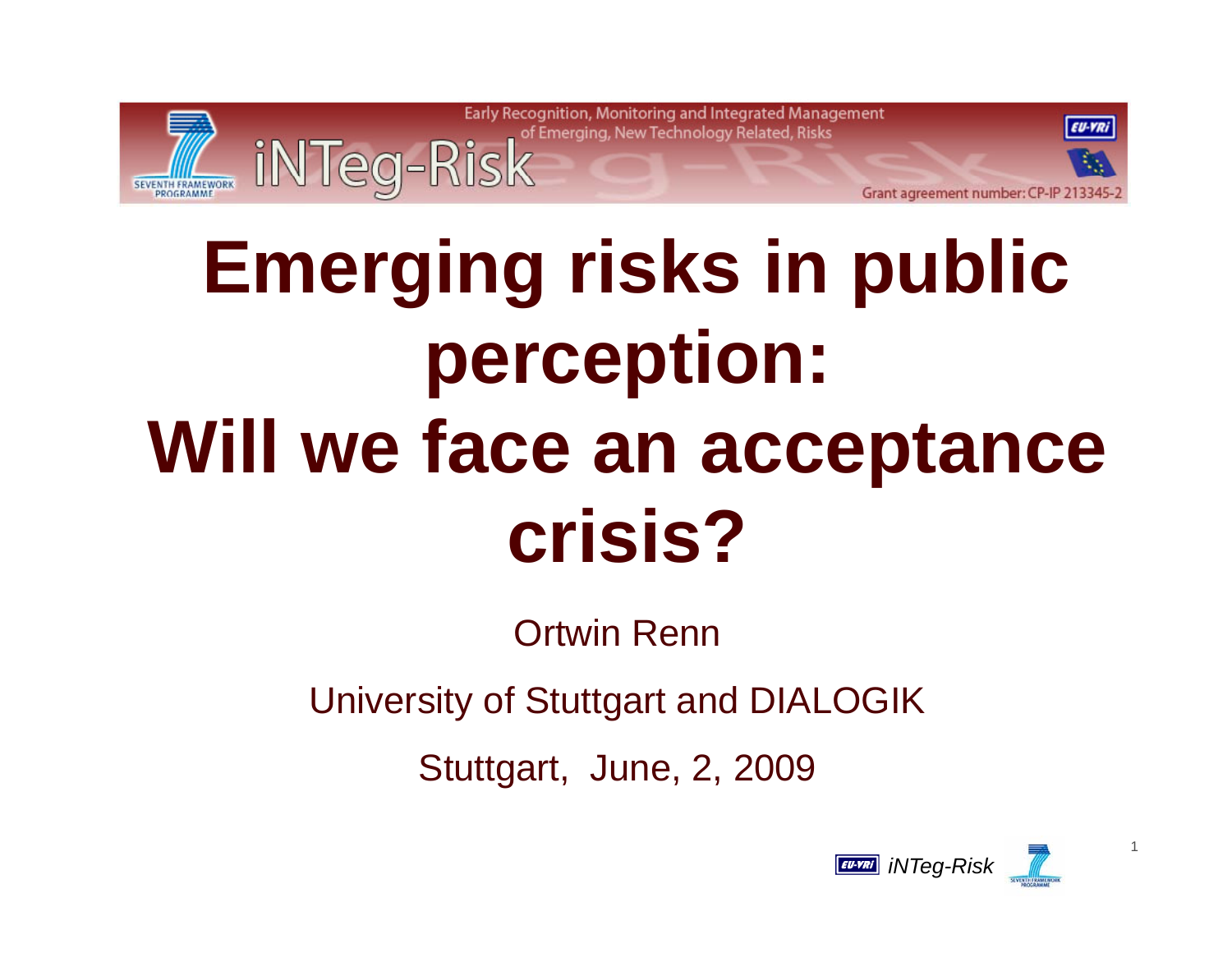## **Risk Perception**

## **What Do We Know?**



Janus face –roman god of ambivalence/ambiguity

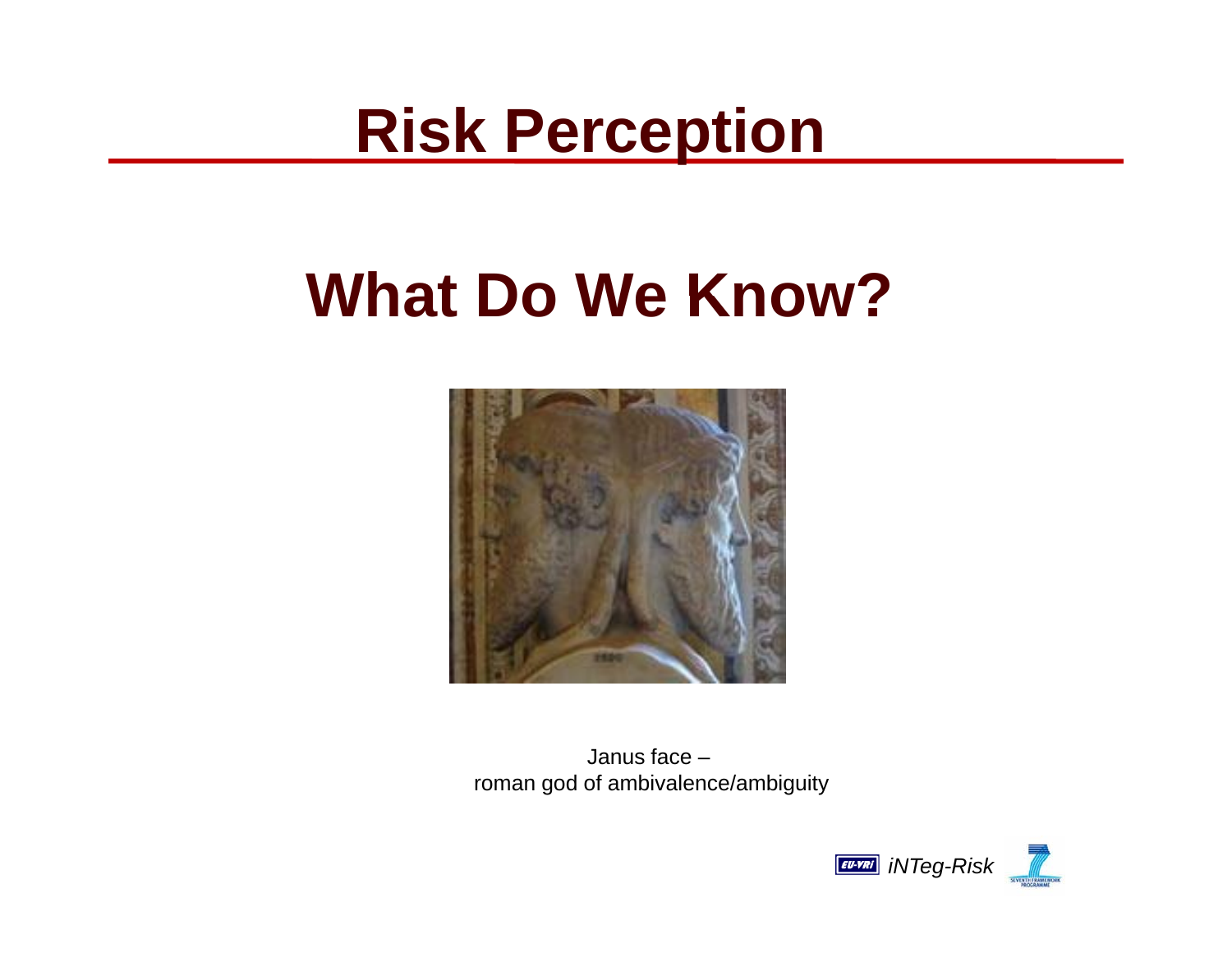## **Principles of Risk Perception**

- Human behavior depends on perceptions, not on facts
- Perceptions are a well-studied subject of social science research: they differ from expert assessments, but they follow consistent patterns and rationales
- There are four genuine strategies to cope with threats: fight, flight, playing dead, experimentation

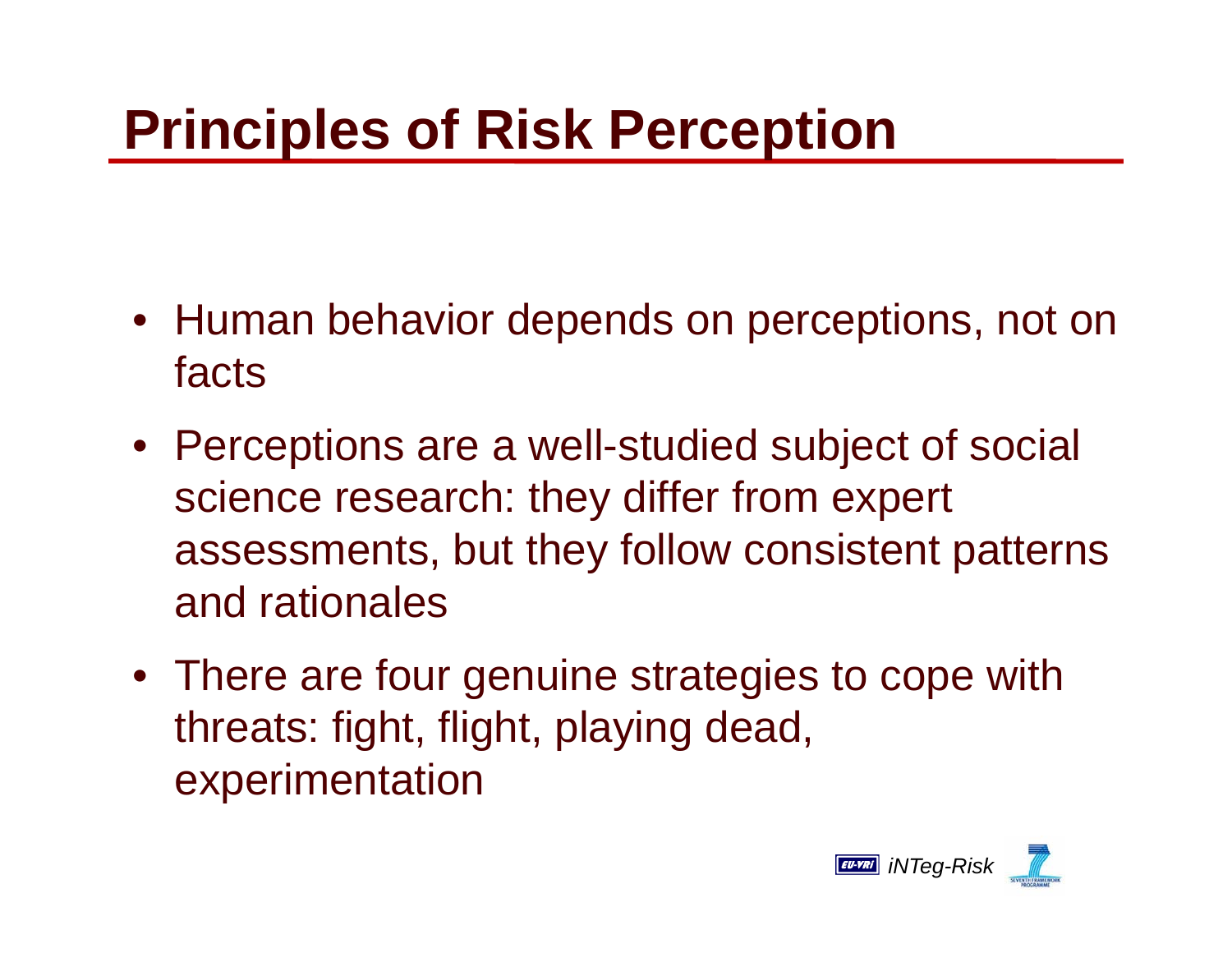## **Qualitative Risk Characteristics**

- with respect to the nature of risk:
	- dread
	- familiarity
	- personal experience (perceptible by human senses)
	- natural versus artificial risk source
- with respect to the risk situation:
	- voluntariness
	- controllability
	- fair distribution of risks and benefits
	- confidence in risk management

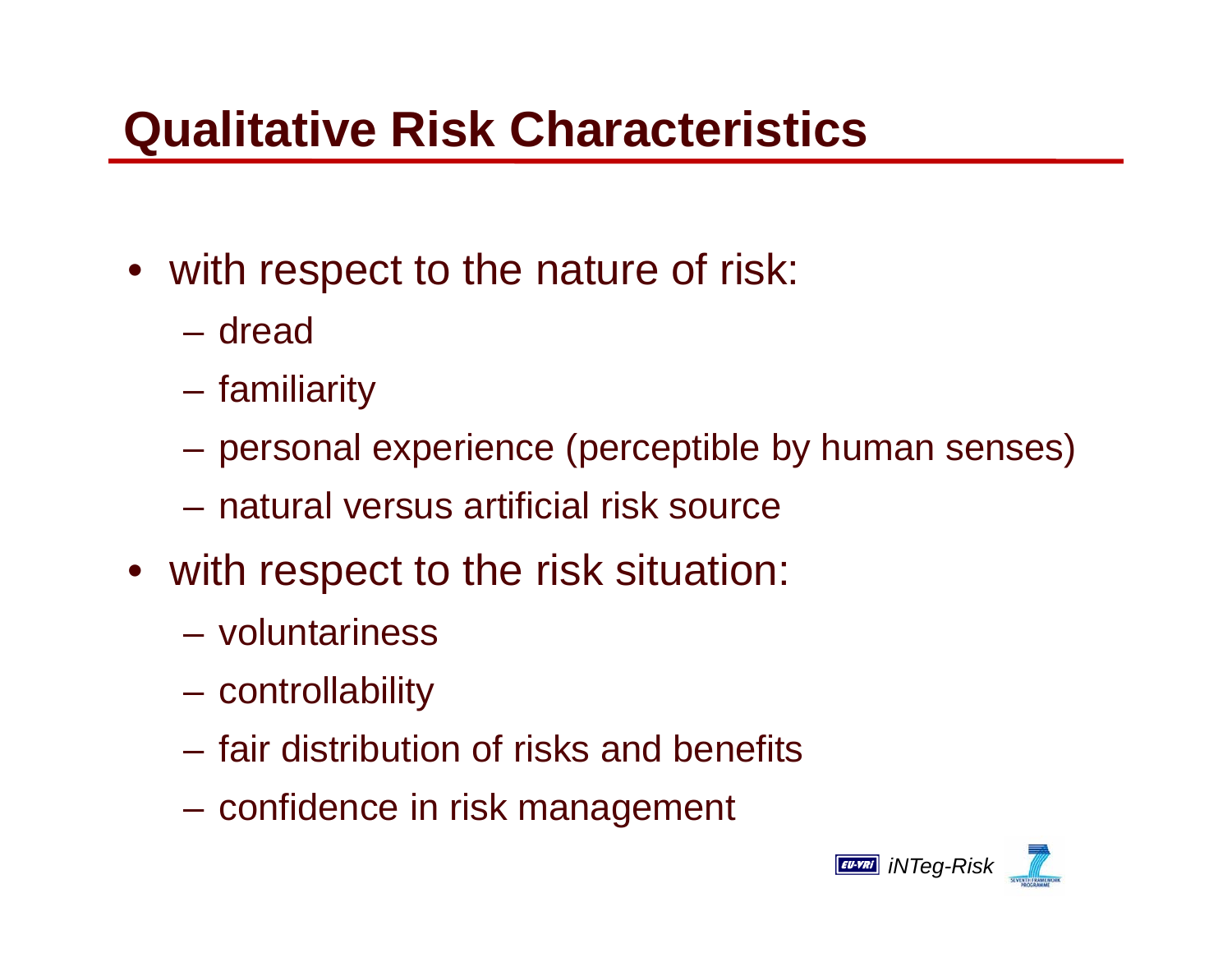### **Qualitative Benefit Characteristics**

- with respect to the nature of the benefit:
	- Commonly agreed social need such as competitiveness or quality of life
	- –- Familiarity (comprehensibility)
	- –Personal experience (control over benefits)
- with respect to the social situation:
	- Embedding in positive social context
	- –Compatibility with one's own lifestyle
	- Fair distribution of risks and benefits
	- Confidence in the innovation network

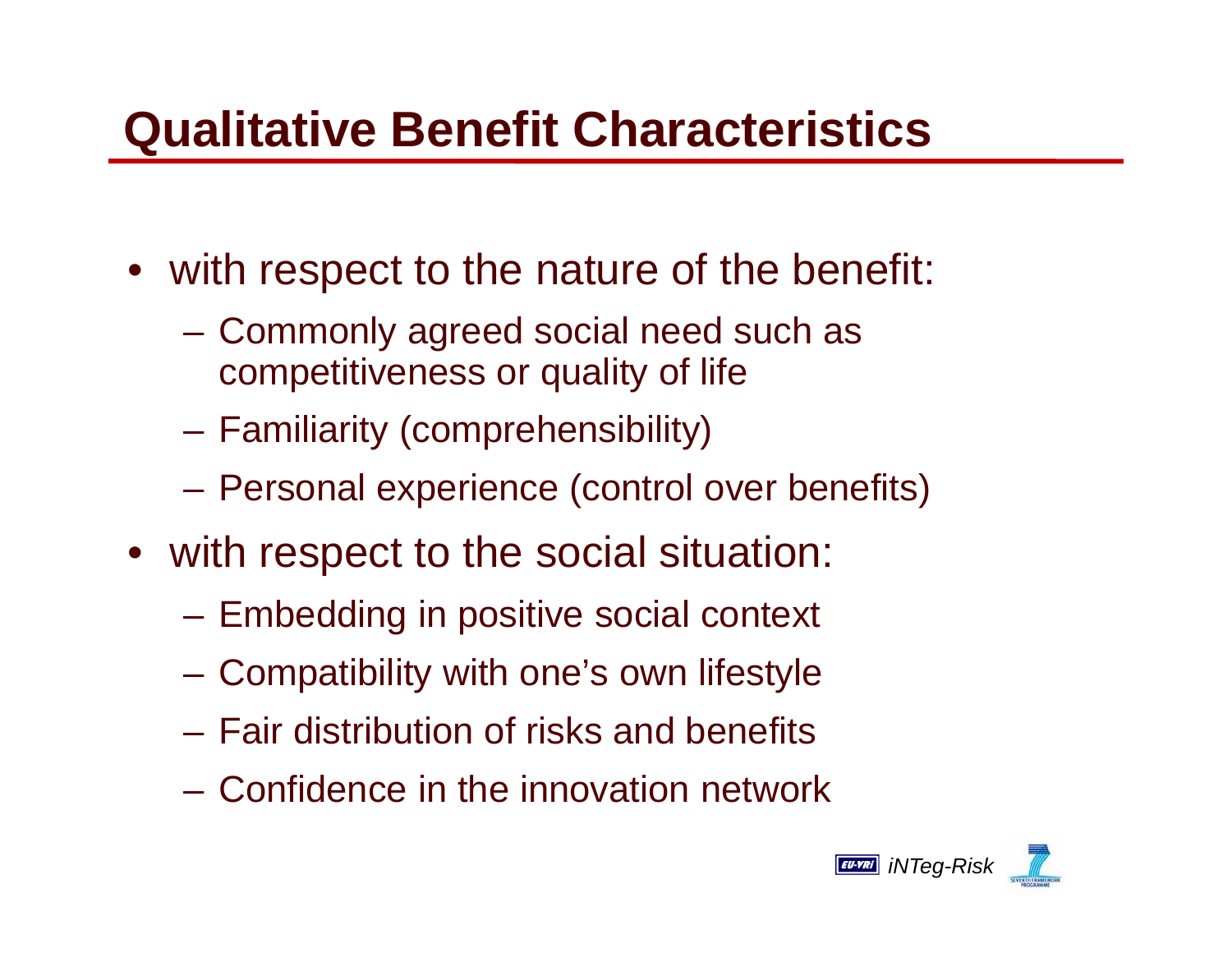### **Dominant Risk Perception Clusters**

- *Emerging danger:* randomness as threat
- *Creeping danger:* confidence or zero-risk
- *Surpressed danger:* myth of cycles
- $\bullet$ *Weighing risks:* only with betting
- $\bullet$ *Desired risks:* personal challenge

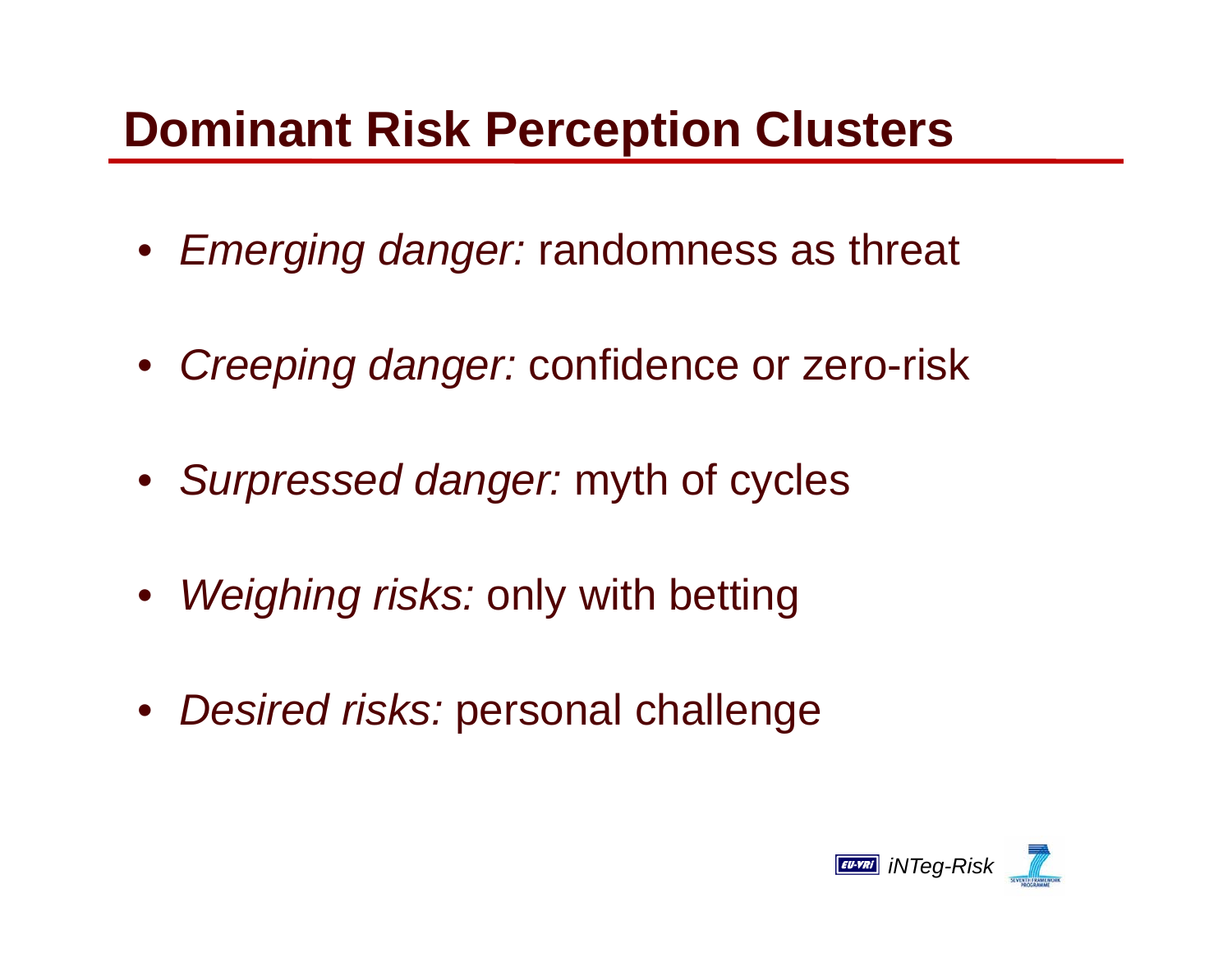## **Application to Emerging Technology**

Public perception: Representative of Cluster: "Pending Danger"

- • Key characteristics
	- $\bullet~$  Low-probability, high-consequence risk
	- Sophisticated technology with little long-term familiarity
	- Little time for warning and emergency measures
- $\bullet$  High sensibility for indicators of human failures or organizational problems (high reliability)
- •Concern about randomness of catastrophic event
- $\bullet$ Risk aversion most frequent response

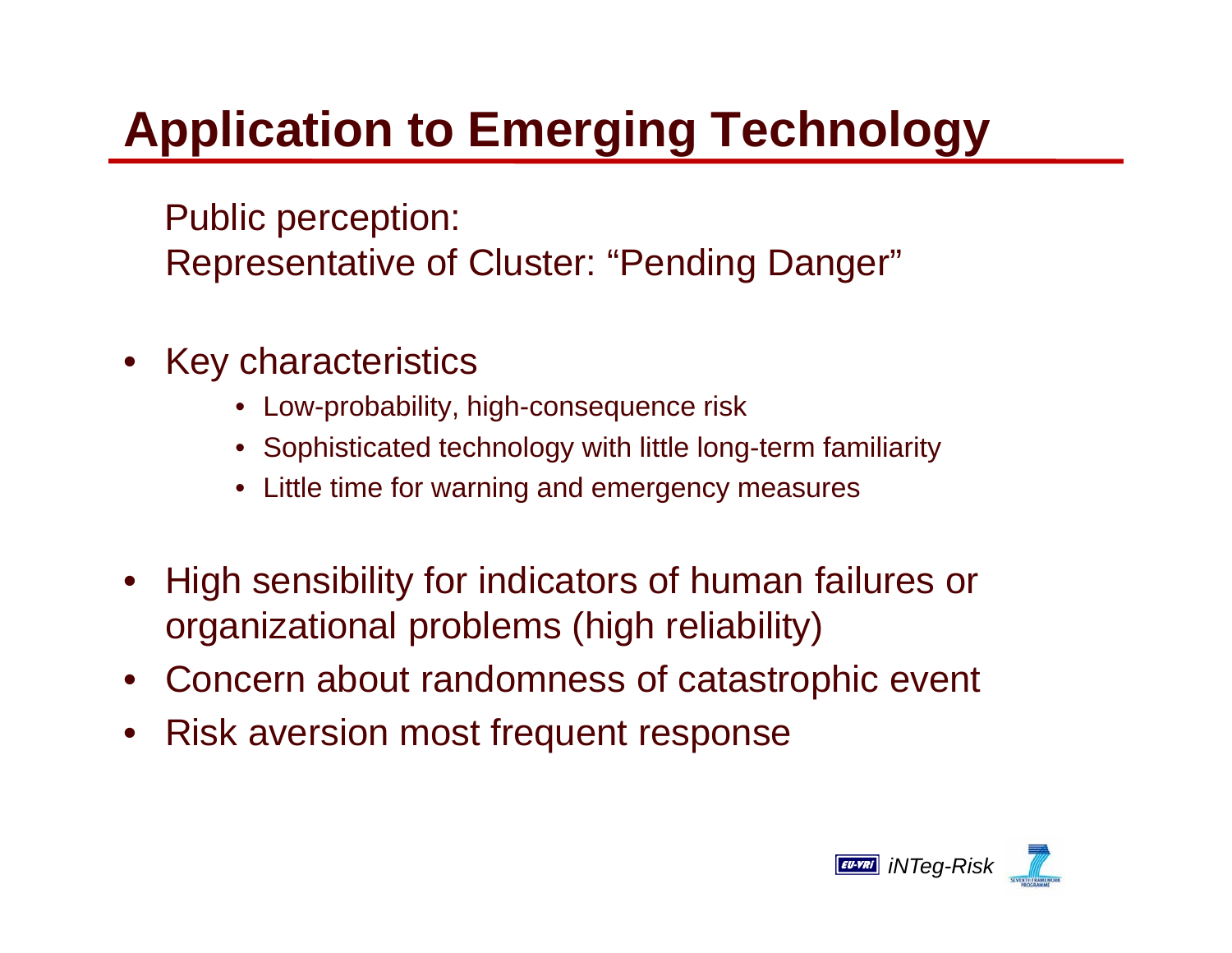## **Application to Emerging Technology**

- Public perception: Representative of Cluster: "Creeping danger"
	- – Concern about long-term impacts (risks and benefits)
	- Key variable trust:
		- $\bullet\,$  If yes: risk-benefit balancing
		- If no: request for zero risk regardless of benefit
		- If maybe: orientation on external criteria
	- $\mathcal{L}_{\mathcal{A}}$  , and the set of the set of the set of the set of the set of the set of the set of the set of the set of the set of the set of the set of the set of the set of the set of the set of the set of the set of th High sensibility for symbolic aspects of technology (risks and benefits)

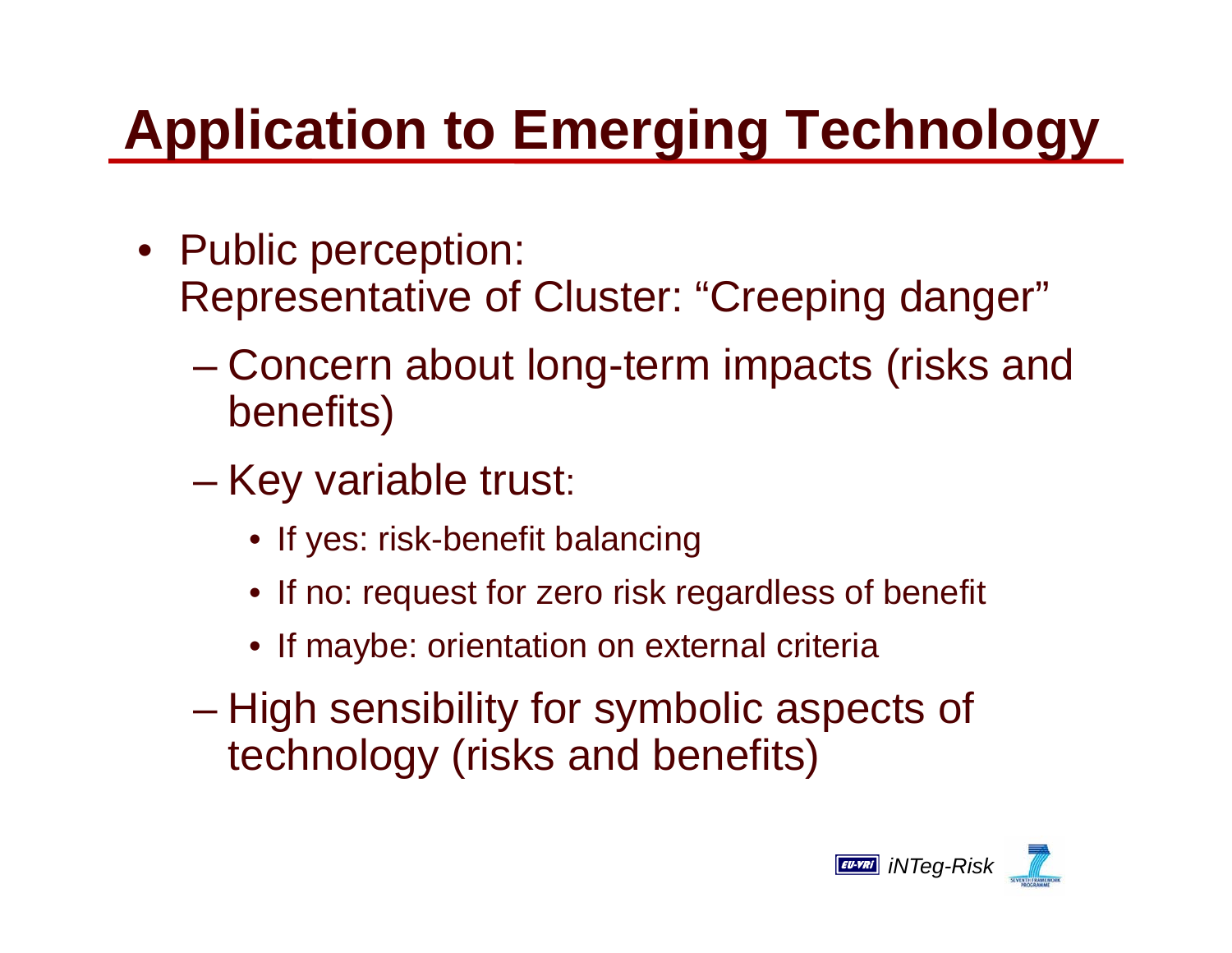## **Integrative Approach(Rohrmann/Renn)**



*iNTeg-Risk*

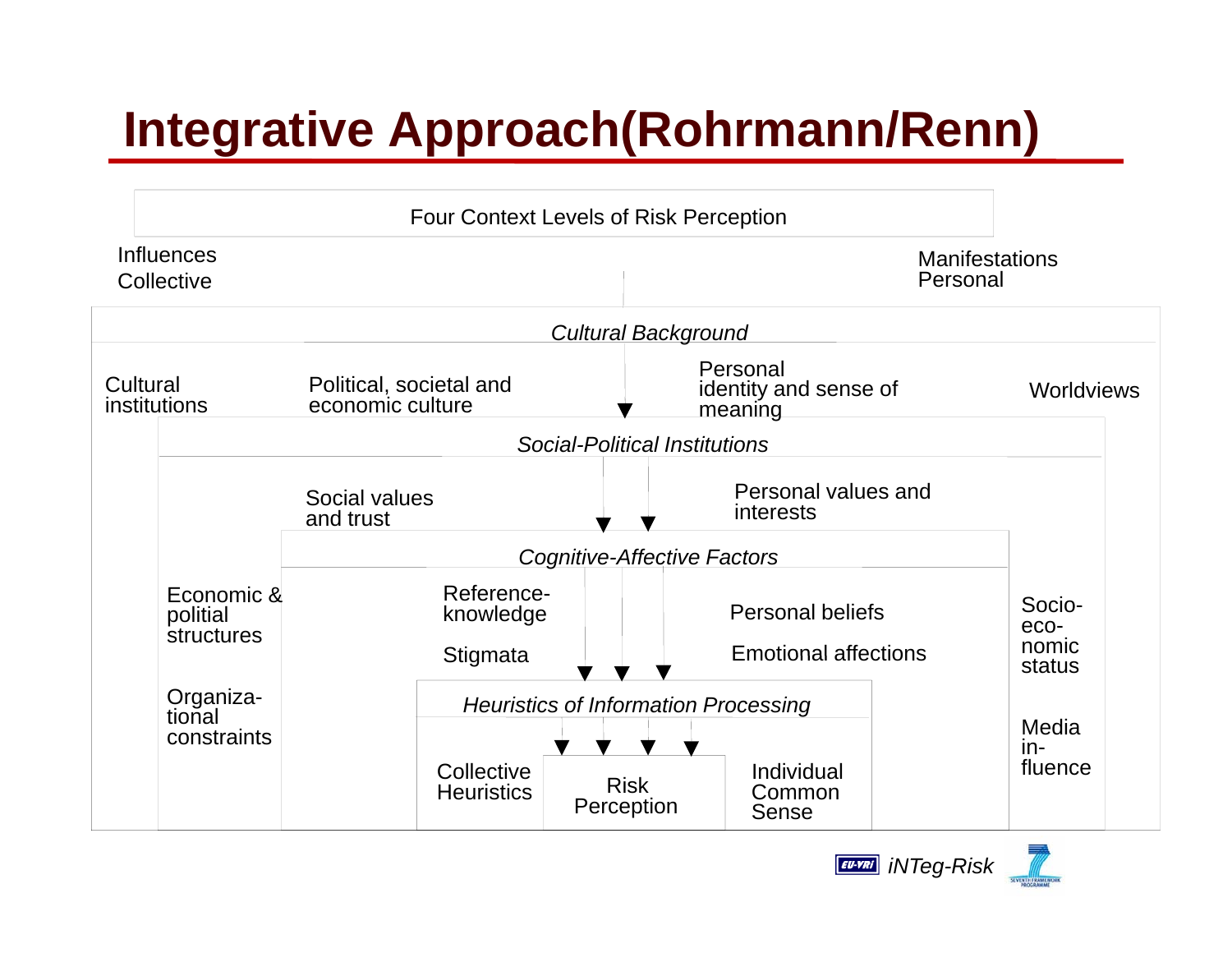## **Risk Perception**

## **Empirical Results**



Janus face –roman god of ambivalence/ambiguity

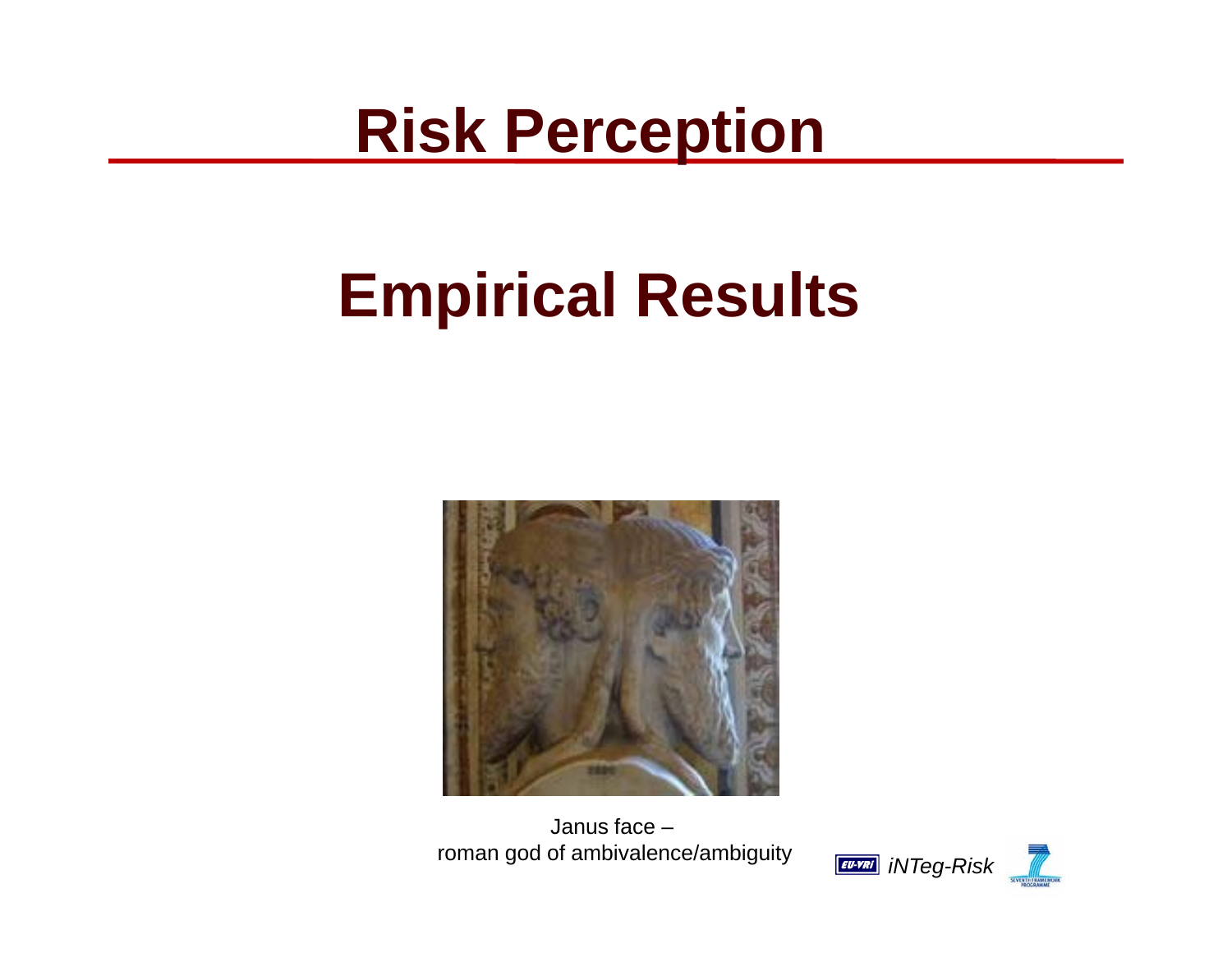### **Empirical Results**

- with respect to causal factors
	- Psychometric factors such as personal control, dread or familiarity (highly influential)
	- –- Personal value orientation (selectively important)
		- Materialistic
		- Hedonistic
		- Work Ethics
		- Post-materialistic
	- –Trust in institutions (creeping danger: high)
	- $\mathcal{L}_{\mathcal{A}}$ – Stigma Effects (selected risks but then very powerful)<br>– Socio-demographic variables *(*minor effect)
	- Socio-demographic variables (minor effect)

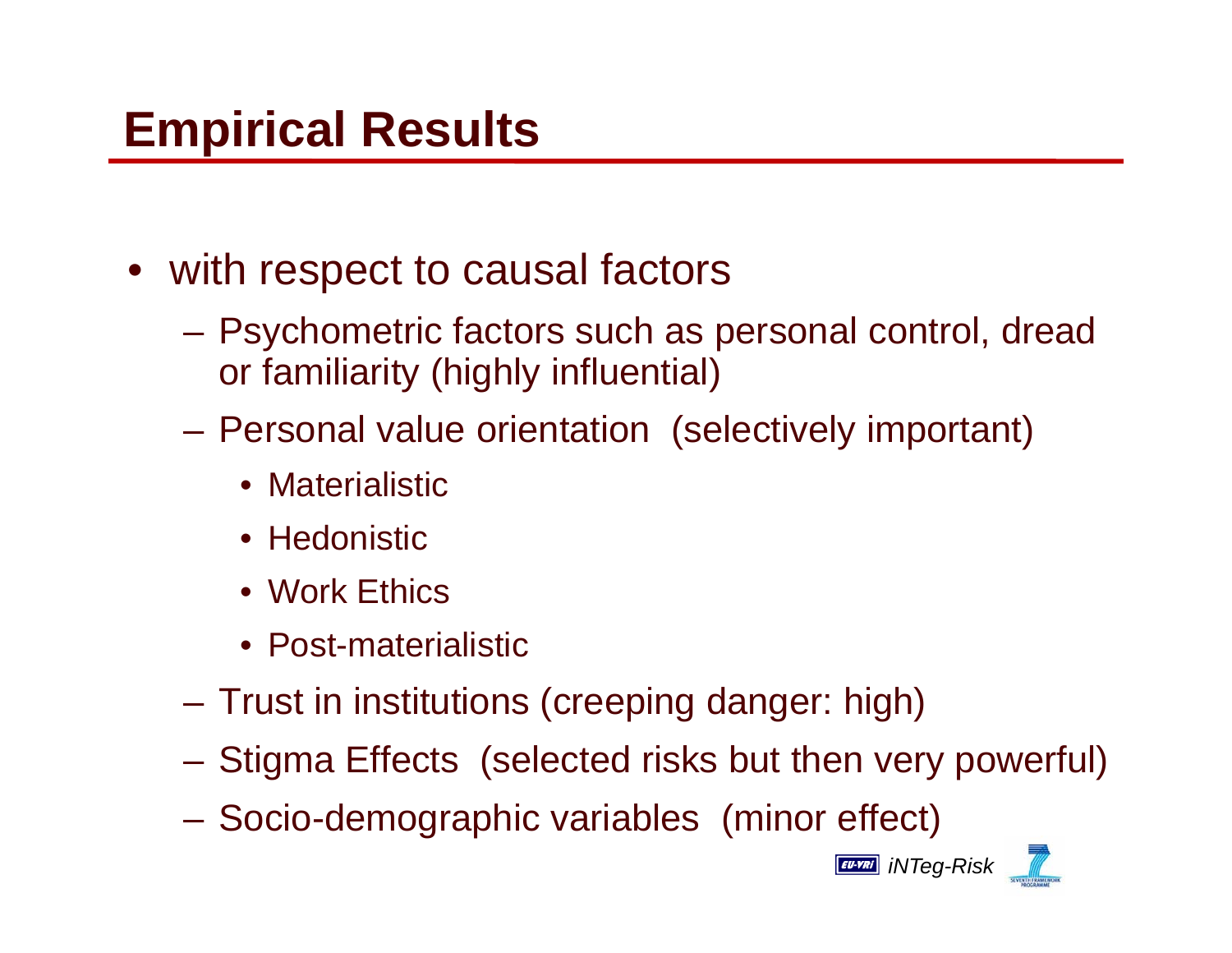## **Empirical Results**

- with respect to countries I
	- Trust:
		- Europe:: low regulation, high in science, high in NGOs
		- US: medium regulation, split in science, polarized in NGOs
		- Japan: normally high in regulation, high in science, medium to low in NGOs
	- Psychometric attributes
		- Europe: -- artificiality –no personal control -dread,
		- USA:: --familiarity, --dread, --unfair
		- $\bullet\,$  Japan: --artificiality no institutional control, -foreign

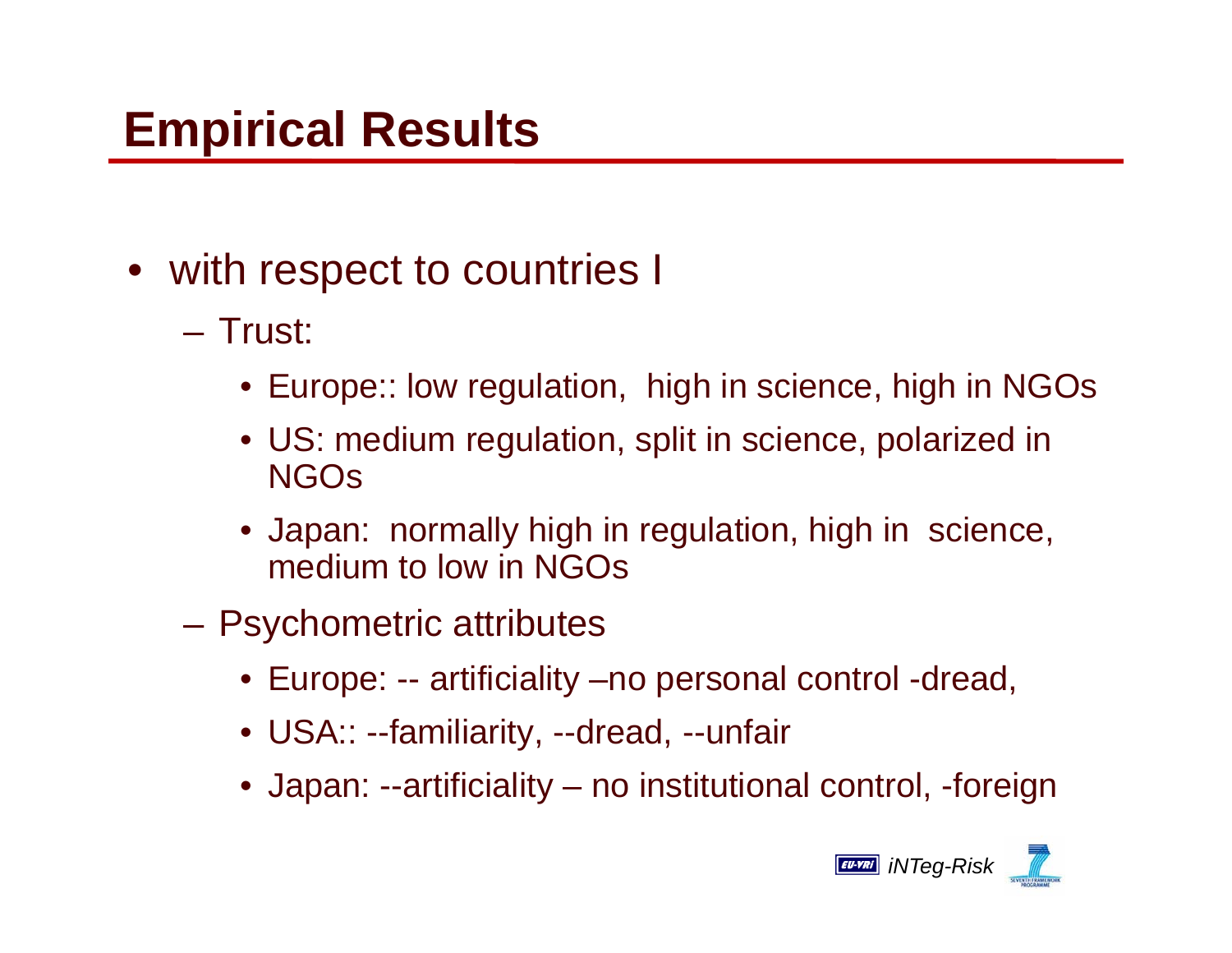#### **Empirical Results**

- with respect to countries II
	- Concerns:
		- Europe: nuclear energy, GMOs, chemical facilities
		- US: nuclear energy, centralized IT
		- Japan: GMOs, food techology, nuclear energy
	- Stigma effects
		- Europe: BSE, nuclear waste, GM food
		- USA: Nuclear waste,
		- Japan: BSE, air pollution,

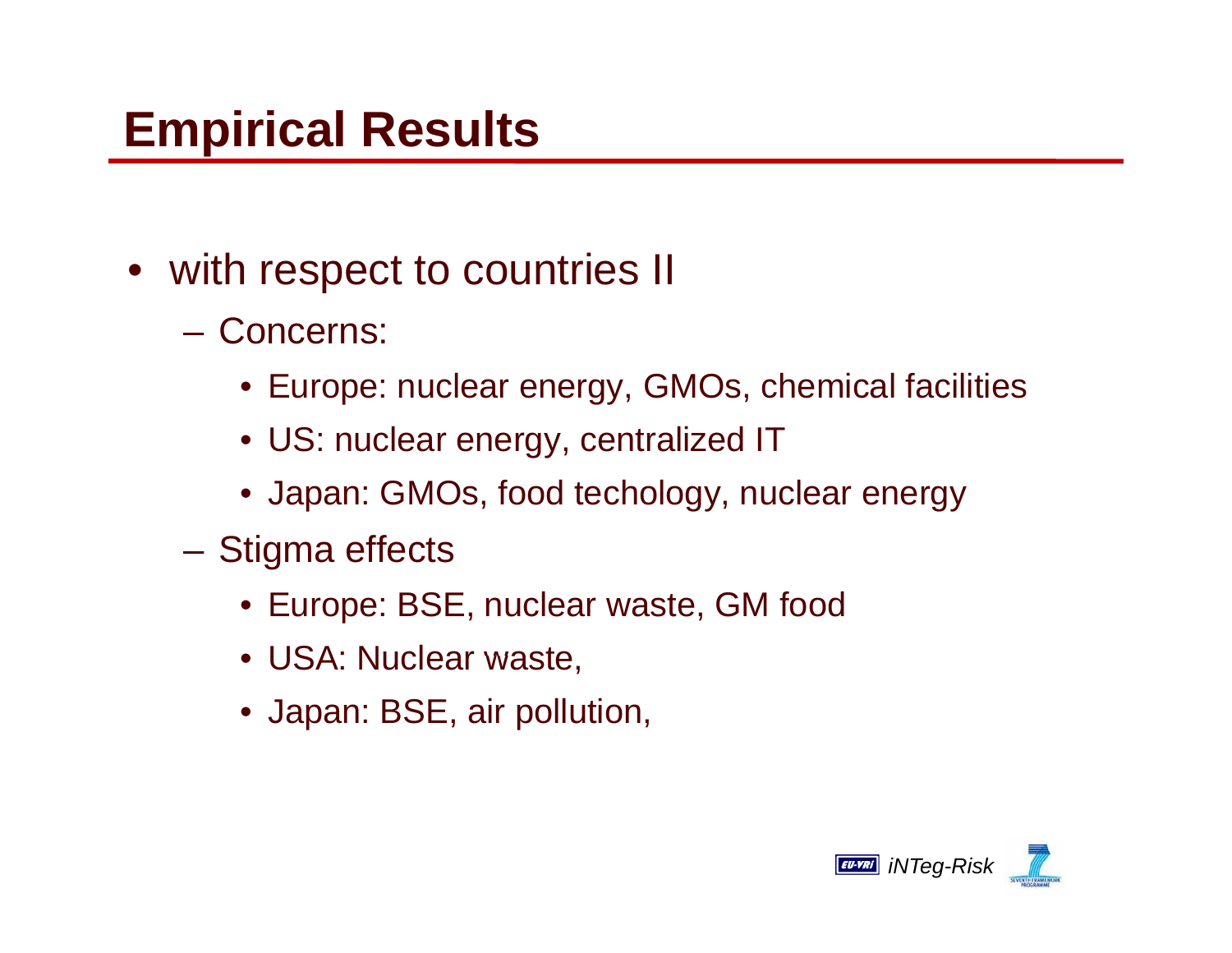#### **Implications for Risk Management and Communication**

#### $\bullet$ **For communication**

- Provide the *right* audience with the *right* information through the *right* source and channel
- Provide *proactive communication* about all issues that matter to people and their risk-benefit perception

#### • **For management**

- *Design technologies* in a way that they reduce the potential for fear and increase the confidence in the potential benefit for society and consumers
- Incorporate the views and opinions of all stakeholders in the *process* of risk analysis and governance

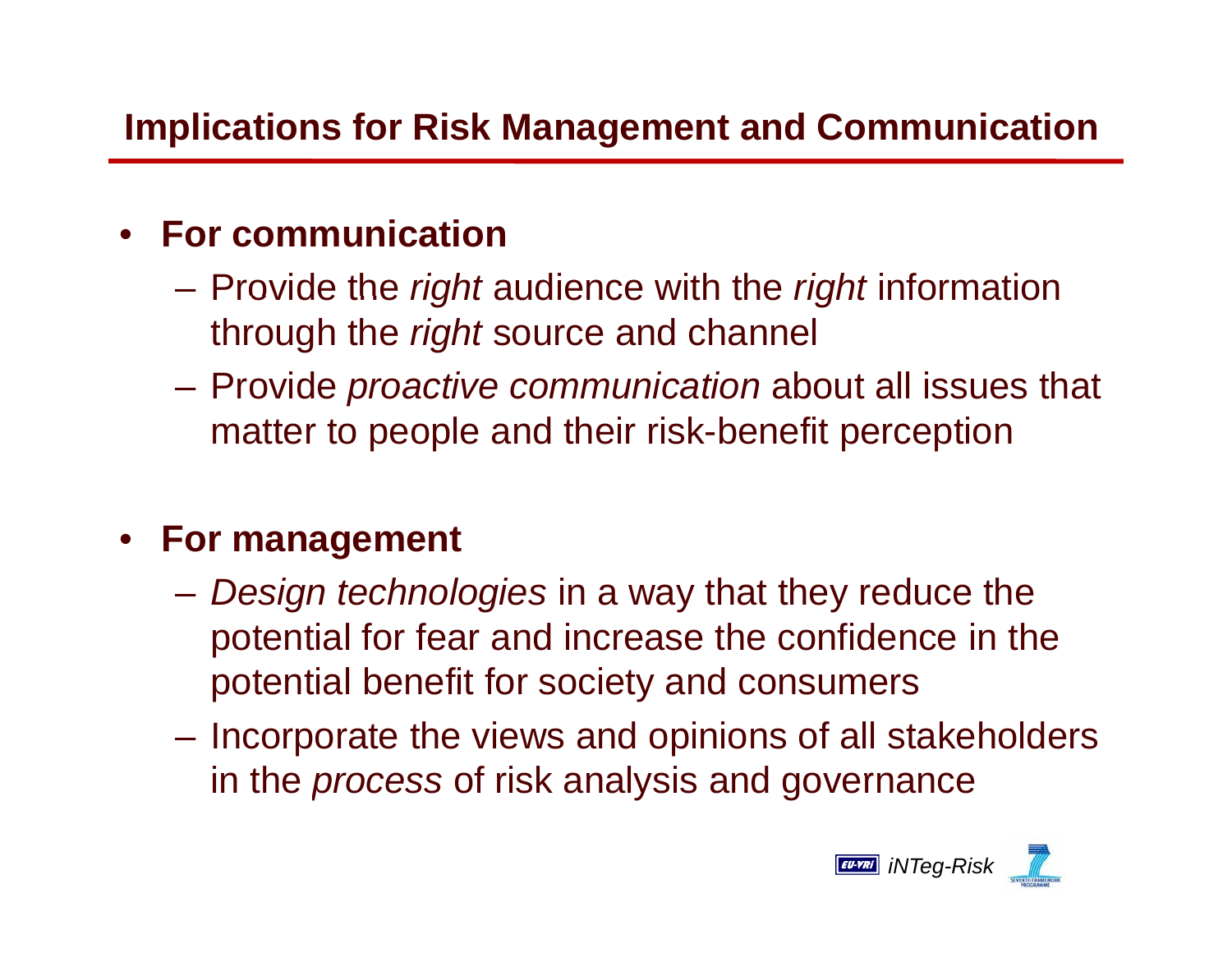## **Summary**

- •People behave according to perceptions not facts
- Perceptions follow consistent patterns, but their expression may vary from culture to culture
- Perceptions are governed by qualitative characteristics, semantic patterns, trust, and value orientations
- Of special importance are pending risks and emerging risks in the perception of new technologies
- Emerging risks are of high concern in Europe, medium in Japan and low to medium in the USA